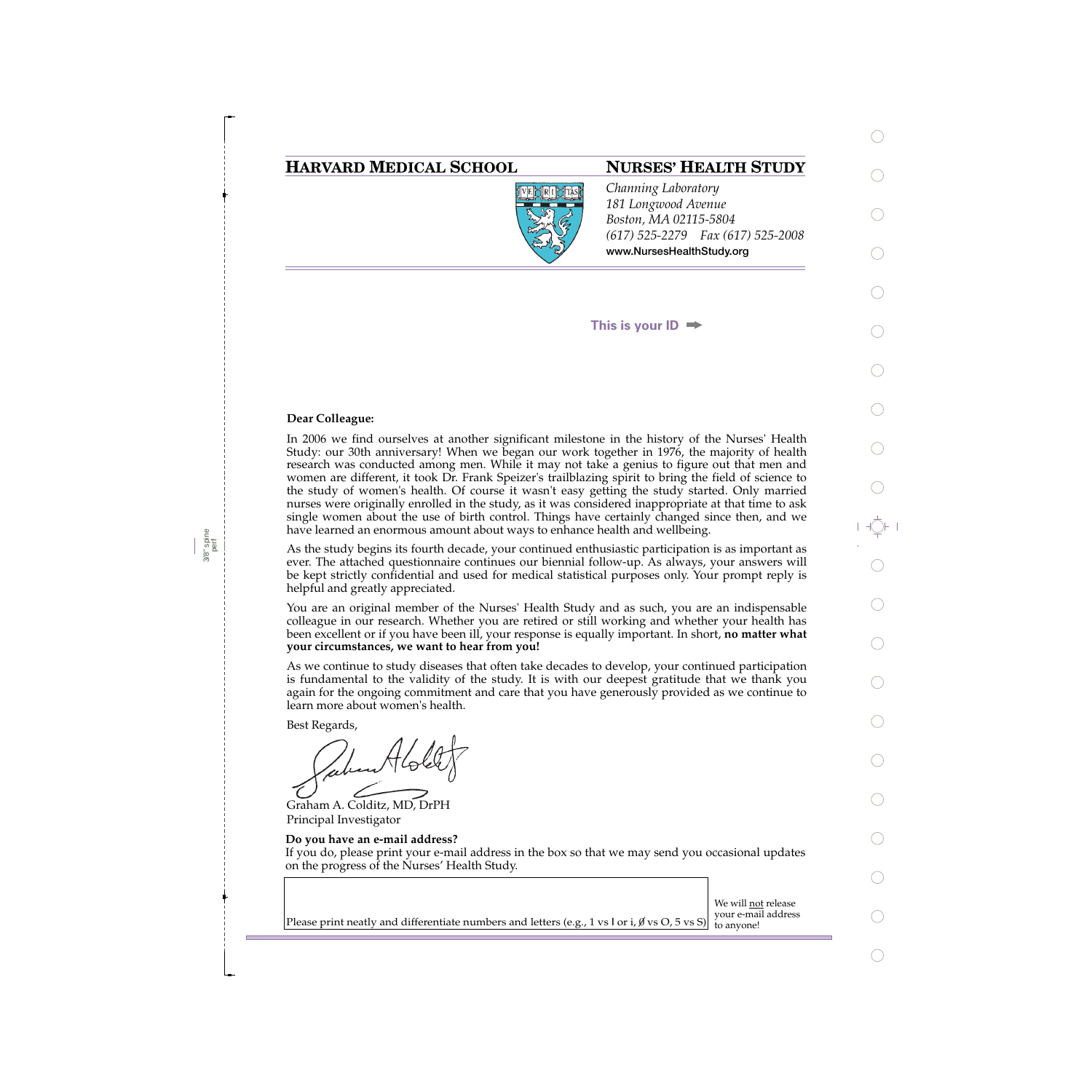# **INSTRUCTIONS**

**USE NO. 2 PENCIL ONLY** 

Please use an ordinary No. 2 pencil to answer all questions. Fill in the appropriate response circles completely. The form is designed to be read by optical-scanning equipment, so it is important that you keep any write-in responses **within** the spaces provided and erase any incorrect marks completely. If you have comments, please write them on a separate piece of paper.

**Please fill in the** circles completely.

way:  $\emptyset$   $\emptyset$   $\odot$ 

**Do not mark this**

**EXAMPLE 1: Write your weight in** 

| Write your weight in                          | rre                 |
|-----------------------------------------------|---------------------|
| the boxes                                     |                     |
| and fill in the circle                        | $\bf{0}$            |
| corresponding to the<br>figure at the head of | $\overline{2}$      |
| each column.                                  | 3<br>$\overline{4}$ |
|                                               | 5                   |
|                                               |                     |

**1. What is your current weight?**

> **7 8 9**

**7 8 9**

**140**

**NOTE: POUNDS It is important that you write in your weight in addition to completing the corresponding circles. This allows us to confirm that the correct circles have been filled in.**

**EXAMPLE 2:** Mark "Yes" bubble <u>and</u> Year of Diagnosis bubble for each illness you **have had diagnosed.**



- **Please tear off the cover letter (to preserve confidentiality) and return the questionnaire in the enclosed postage-paid envelope.**
- **If your name and address as printed on this questionnaire are no longer correct or are incomplete, or if you are providing your e-mail address, please make any necessary changes on the letter and return it to us.**
- **Thank you for completing the 2006 Nurses' Health Study Questionnaire.**

The risk of breach of confidentiality associated with participation in this study is very small. Your choice to participate in this study is completely voluntary and you may decline or withdraw at any time without penalty. Although complete information is important to the study, you may skip any question you do not wish to answer. You will not receive monetary compensation for participating. If you have any questions regarding your rights as a research participant, you are encouraged to call a representative of the Human Subjects Committee at the Brigham and Women's Hospital (617-525-3170). **Federal research regulations require us to include the following information:** There are no direct benefits to you from participating in this study.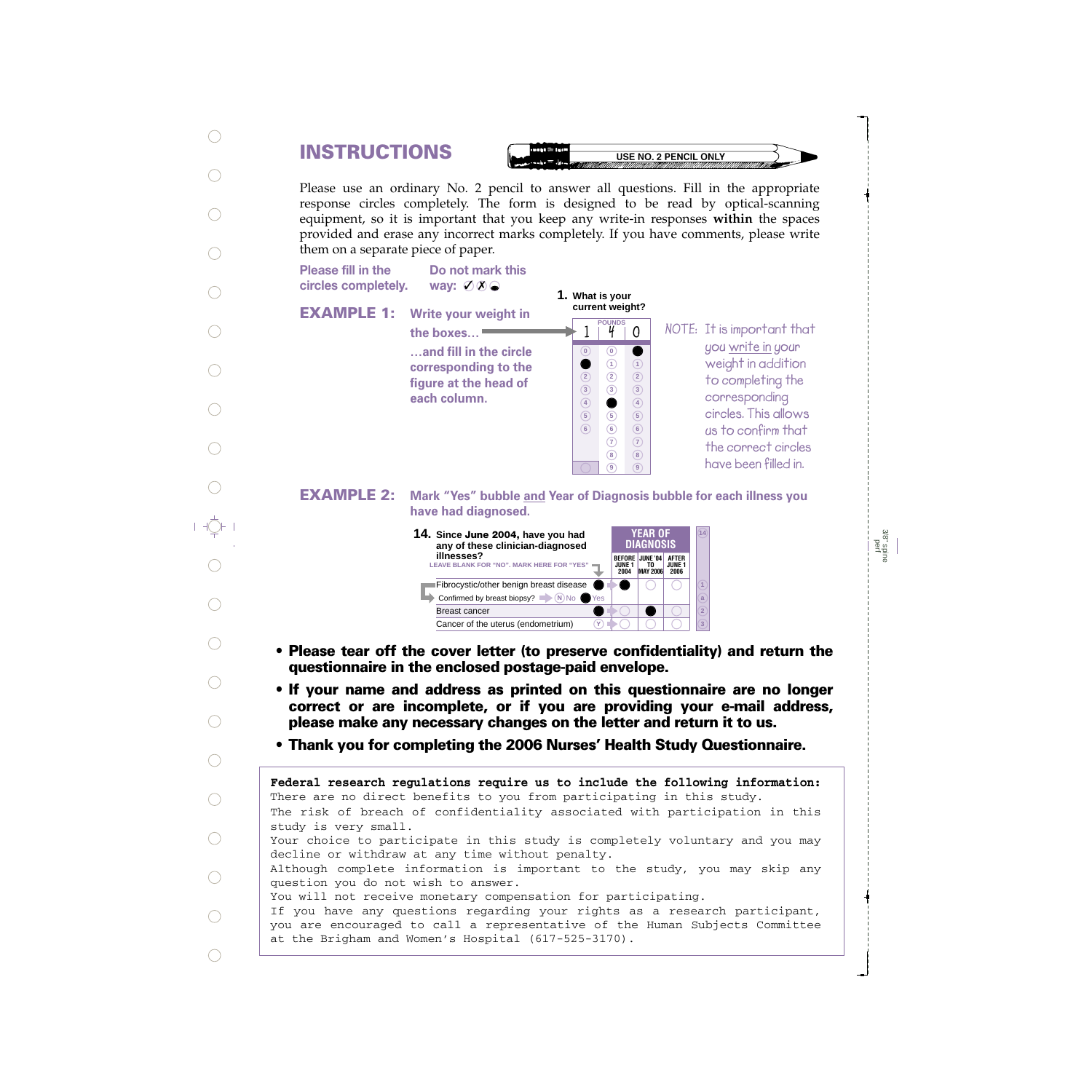|                                |                                | <b>HARVARD MEDICAL SCHOOL</b>    |             |                                                                                                                                                                                                                                 |                       |                                         |                                              | Page 1                                                                                         |                                                         |                                |                   |                              |                      |                        |                  | <b>NURSES' HEALTH STUDY</b> | $\left( 2\right)$                                                                                                  |                 |
|--------------------------------|--------------------------------|----------------------------------|-------------|---------------------------------------------------------------------------------------------------------------------------------------------------------------------------------------------------------------------------------|-----------------------|-----------------------------------------|----------------------------------------------|------------------------------------------------------------------------------------------------|---------------------------------------------------------|--------------------------------|-------------------|------------------------------|----------------------|------------------------|------------------|-----------------------------|--------------------------------------------------------------------------------------------------------------------|-----------------|
|                                | PLEASE USE PENCIL!             |                                  |             |                                                                                                                                                                                                                                 |                       |                                         |                                              |                                                                                                |                                                         |                                |                   |                              |                      |                        |                  |                             | $\overline{3}$<br>(6)(7)(8)(9)(10)                                                                                 | (4)(5)          |
|                                | 1. What is your                |                                  |             | 2. Do you currently smoke cigarettes?                                                                                                                                                                                           |                       |                                         |                                              |                                                                                                |                                                         |                                |                   |                              |                      |                        |                  |                             | (06)(07)(08)(11)(12)                                                                                               |                 |
|                                | current weight?                |                                  |             | $()$ No                                                                                                                                                                                                                         |                       |                                         |                                              | $\circ$ Yes $\rightarrow$ How many/day? $\circ$ 1–4 $\circ$ 5–14                               |                                                         |                                | $15 - 24$         |                              | $25 - 34$            |                        | $35 - 44$        |                             | $45+$                                                                                                              |                 |
|                                |                                |                                  |             | 3. Have you had your uterus removed?                                                                                                                                                                                            |                       |                                         |                                              |                                                                                                |                                                         |                                |                   |                              |                      |                        |                  |                             |                                                                                                                    |                 |
|                                |                                |                                  |             | ◯ No ◯ Yes Date of surgery: ◯ Before June 1, 2004                                                                                                                                                                               |                       |                                         |                                              |                                                                                                |                                                         |                                |                   |                              | After June 1, 2004   |                        |                  |                             |                                                                                                                    |                 |
| $\circledcirc$                 | $\circledcirc$                 | $\circled{0}$                    |             | 4. Have you ever had either of your ovaries surgically removed?                                                                                                                                                                 |                       |                                         |                                              |                                                                                                |                                                         |                                |                   |                              |                      |                        |                  |                             |                                                                                                                    |                 |
| $^{\circ}$                     | $\odot$                        | $\odot$                          |             | $\bigcirc$ No $\bigcirc$ Yes $\longrightarrow$ a) How many ovaries do you have remaining?                                                                                                                                       |                       |                                         |                                              |                                                                                                |                                                         |                                |                   |                              | $\bigcirc$ None      |                        | One              |                             |                                                                                                                    |                 |
| $\circled{2}$<br>$\circled{3}$ | $\circled{2}$<br>$\circled{3}$ | $\circled{2}$<br>$\circled{3}$   |             | 5. On average, how many hours per week were you outdoors in<br>direct sunlight in the middle of the day, including work and                                                                                                     |                       |                                         |                                              |                                                                                                |                                                         |                                |                   |                              |                      |                        |                  | <b>HOURS PER WEEK</b>       |                                                                                                                    | $\overline{5}$  |
| $\circled{4}$                  | $\circled{4}$                  | $\circled{4}$                    |             | recreation, at each of these ages? Your best estimate is fine.                                                                                                                                                                  |                       |                                         |                                              |                                                                                                |                                                         |                                |                   |                              |                      | $1$ hour               | $2-5$<br>hrs     | $6 - 10$<br>hrs             | $11+$<br>hrs                                                                                                       |                 |
| $\circled{5}$                  | $\circled{5}$                  | $\circled{5}$                    |             | Summer months in High School/College/Nursing School                                                                                                                                                                             |                       |                                         |                                              |                                                                                                |                                                         |                                |                   |                              |                      |                        |                  |                             |                                                                                                                    |                 |
| $\circled{6}$                  | $\circledcirc$                 | $\circled{6}$                    |             | Summer months ages 25-35                                                                                                                                                                                                        |                       |                                         |                                              |                                                                                                |                                                         |                                |                   |                              |                      |                        |                  |                             |                                                                                                                    |                 |
|                                | $\circled7$                    | $\circled{7}$                    |             | Summer months ages 36-59                                                                                                                                                                                                        |                       |                                         |                                              |                                                                                                |                                                         |                                |                   |                              |                      |                        |                  |                             |                                                                                                                    |                 |
|                                | $\circledast$                  | (8)                              |             | Summer months ages 60-65                                                                                                                                                                                                        |                       |                                         |                                              |                                                                                                |                                                         |                                |                   |                              |                      |                        |                  |                             |                                                                                                                    |                 |
|                                | ⊚                              | $\circledcirc$                   |             | Winter months over the last 2 years                                                                                                                                                                                             |                       |                                         |                                              |                                                                                                |                                                         |                                |                   |                              |                      |                        |                  |                             |                                                                                                                    |                 |
| $($ )                          | <b>Never</b>                   |                                  |             | 6. During the last 12 months, how often have you leaked or lost control of your urine?<br>$\bigcirc$ Less than once/month                                                                                                       | $\bigcirc$ Once/month |                                         |                                              | $\bigcirc$ 2-3 times/month                                                                     |                                                         |                                |                   | ◯ About once/week            |                      |                        |                  |                             |                                                                                                                    |                 |
|                                |                                |                                  |             | i) When you lose your urine, how much usually leaks?                                                                                                                                                                            |                       |                                         |                                              |                                                                                                |                                                         |                                |                   |                              |                      |                        | Almost every day |                             |                                                                                                                    |                 |
|                                |                                | $\bigcirc$ A few drops           |             |                                                                                                                                                                                                                                 |                       | $\bigcirc$ Enough to wet your underwear |                                              |                                                                                                | Enough to wet your outerclothing                        |                                |                   |                              |                      |                        |                  |                             | Enough to wet the floor                                                                                            |                 |
|                                |                                |                                  |             | ii) When you lose urine, what is the usual cause?                                                                                                                                                                               |                       |                                         |                                              |                                                                                                |                                                         |                                |                   |                              |                      |                        |                  |                             |                                                                                                                    |                 |
|                                |                                |                                  |             | a Coughing, sneezing, laughing, or doing physical activity                                                                                                                                                                      |                       |                                         |                                              |                                                                                                | (b) A sudden and urgent need to go to the bathroom      |                                |                   |                              |                      |                        |                  |                             |                                                                                                                    |                 |
|                                |                                |                                  |             | (c) Both a) and b) equally                                                                                                                                                                                                      |                       |                                         | d In other circumstances                     |                                                                                                |                                                         |                                |                   |                              |                      |                        |                  |                             |                                                                                                                    |                 |
|                                |                                |                                  |             | 7. Since June 2004, have you used Evista (raloxifene) or Nolvadex (tamoxifen)?                                                                                                                                                  |                       |                                         |                                              |                                                                                                |                                                         |                                |                   |                              |                      |                        |                  |                             |                                                                                                                    |                 |
|                                |                                |                                  |             | Yes <b>a)</b> How many months have you used each drug during the 24 month period between June 2004 and June 2006?                                                                                                               |                       |                                         |                                              |                                                                                                |                                                         |                                |                   |                              |                      |                        |                  |                             |                                                                                                                    |                 |
| $\Box$                         | <b>No</b>                      | Evista                           |             | ( ) Not Used<br>Nolvadex O Not Used                                                                                                                                                                                             |                       |                                         | $\bigcirc$ 1–4 months $\bigcirc$ 5–9         | $\bigcirc$ 1–4 months $\bigcirc$ 5–9 $\bigcirc$ 10–14<br>$\bigcirc$ 10–14                      |                                                         | $() 15-19$<br>$\bigcirc$ 15–19 |                   |                              |                      |                        |                  |                             | $\bigcirc$ 20–24 months $\bigcirc$ Used only after 6/06<br>$\bigcirc$ 20–24 months $\bigcirc$ Used only after 6/06 | (N)             |
|                                |                                |                                  |             |                                                                                                                                                                                                                                 |                       |                                         |                                              |                                                                                                |                                                         |                                |                   |                              |                      |                        |                  |                             |                                                                                                                    |                 |
|                                |                                |                                  |             |                                                                                                                                                                                                                                 |                       |                                         |                                              |                                                                                                |                                                         |                                |                   |                              |                      |                        |                  |                             |                                                                                                                    | $\mathbf b$     |
|                                |                                |                                  |             |                                                                                                                                                                                                                                 |                       |                                         |                                              | <b>b)</b> Are you <b>currently using Evista or Nolvadex?</b> O No, not currently O Yes, Evista |                                                         |                                |                   |                              |                      |                        | () Yes. Nolvadex |                             |                                                                                                                    |                 |
|                                |                                |                                  |             | 8. Are you currently using any over-the-counter (e.g., "herbal," "natural," or soy-based) preparations for hormone<br>replacement or to treat post-menopausal symptoms? (Do NOT include food sources like tofu, soy milk, etc.) |                       |                                         |                                              |                                                                                                |                                                         |                                |                   |                              |                      |                        |                  |                             |                                                                                                                    |                 |
| $()$ No                        |                                |                                  |             | $\bigcap$ Yes $\blacksquare$ What type(s)?                                                                                                                                                                                      |                       | $\bigcirc$ Soy estrogen products        |                                              |                                                                                                | $\bigcirc$ Natural progesterone cream or wild yam cream |                                |                   |                              |                      |                        |                  |                             |                                                                                                                    |                 |
|                                |                                |                                  |             |                                                                                                                                                                                                                                 |                       |                                         | ◯ Dong quai (e.g., Rejuvex)                  | $($ )                                                                                          | Black cohosh (e.g., Remifemin)                          |                                |                   |                              |                      |                        | Other            |                             |                                                                                                                    |                 |
|                                |                                |                                  |             | Since June 2004, have you used prescription female hormones?                                                                                                                                                                    |                       |                                         |                                              |                                                                                                |                                                         |                                |                   |                              |                      |                        |                  |                             | (0)(0)(0)(9)                                                                                                       |                 |
|                                |                                |                                  |             | ◯ Yes a) How many months did you use hormones since June 2004?                                                                                                                                                                  |                       |                                         |                                              |                                                                                                |                                                         |                                |                   |                              |                      |                        |                  |                             | $\left( \bigcap_{i=1}^n A_i \right)$                                                                               |                 |
|                                |                                |                                  |             | ◯ No $\bigcirc$ 1-4 months $\bigcirc$ 5-9 $\bigcirc$ 10-14 $\bigcirc$ 15-19 $\bigcirc$ 20-25 $\bigcirc$ 26-30 $\bigcirc$ 31-35 $\bigcirc$ 36+ months                                                                            |                       |                                         |                                              |                                                                                                |                                                         |                                |                   |                              |                      |                        |                  |                             | $2)$ $2)$ $2)$                                                                                                     |                 |
|                                |                                |                                  |             | b) Are you currently using them (within the last month)?                                                                                                                                                                        |                       |                                         |                                              |                                                                                                | () Yes                                                  |                                |                   | () No If No, skip to Part d. |                      |                        |                  |                             | (3)(3)(3)(6)                                                                                                       |                 |
|                                |                                | C)                               |             | Mark the type(s) of hormones you are CURRENTLY using:                                                                                                                                                                           |                       |                                         |                                              |                                                                                                |                                                         |                                |                   |                              |                      |                        |                  |                             | $\left( 4\right) \left( 4\right) \left( 4\right)$                                                                  | $\epsilon$      |
|                                |                                |                                  |             | <b>Combined:</b> $\bigcirc$ Prempro (beige)                                                                                                                                                                                     |                       | Combipatch                              | $\bigcirc$ Prempro (gold)                    |                                                                                                | $\bigcirc$ Prempro (peach)<br>○ FemHRT                  |                                |                   |                              | Prempro (light blue) |                        |                  |                             | (5)(5)(5)<br>6) 6) 6                                                                                               |                 |
|                                |                                |                                  | Estrogen: ( | Premphase<br><b>Oral Premarin</b>                                                                                                                                                                                               |                       | Patch Estrogen                          |                                              | ◯ Vaginal Estrogen                                                                             |                                                         |                                |                   | () Ogen                      |                      |                        |                  |                             | $\overline{7}$ $\overline{(7)}$ $\overline{(7)}$                                                                   |                 |
|                                |                                |                                  |             | Estrace                                                                                                                                                                                                                         |                       | <b>Estratest</b>                        |                                              |                                                                                                | Other Estrogen (specify in box below)                   |                                |                   |                              |                      |                        |                  |                             | (8)(8)(8)                                                                                                          |                 |
|                                |                                |                                  |             | Progesterone/Progestin:                                                                                                                                                                                                         |                       | ◯ Provera/Cycrin/MPA                    |                                              | $\bigcirc$ Vaginal $\bigcirc$ Micronized (e.g., Prometrium)                                    |                                                         |                                |                   |                              |                      |                        |                  |                             | $\left( 9\right) \left( 9\right) \left( 9\right)$                                                                  |                 |
|                                |                                |                                  |             |                                                                                                                                                                                                                                 |                       |                                         | $\bigcirc$ Other progesterone (specify type) |                                                                                                |                                                         |                                |                   |                              |                      |                        |                  |                             |                                                                                                                    |                 |
|                                |                                |                                  |             | Other hormones CURRENTLY used (e.g., Tri-est), Specify:                                                                                                                                                                         |                       |                                         |                                              |                                                                                                |                                                         |                                |                   |                              |                      |                        |                  |                             |                                                                                                                    |                 |
|                                |                                |                                  |             | d) If you used oral conjugated estrogen (e.g., Premarin) what dose did you usually take?                                                                                                                                        |                       |                                         |                                              |                                                                                                |                                                         |                                |                   |                              |                      |                        |                  |                             |                                                                                                                    |                 |
|                                |                                | $\bigcirc$ .30 mg/day or less    |             |                                                                                                                                                                                                                                 | $\bigcirc$ .45 mg/day |                                         |                                              |                                                                                                | $.625$ mg/day                                           |                                |                   | $\circ$ .9 mg/day            |                      |                        |                  |                             |                                                                                                                    |                 |
|                                |                                | $\bigcirc$ 1.25 mg/day or higher |             |                                                                                                                                                                                                                                 | Unsure                |                                         |                                              |                                                                                                | Did not take oral conjugated estrogen                   |                                |                   |                              |                      |                        |                  |                             |                                                                                                                    |                 |
|                                |                                |                                  |             | e) What was your pattern of hormone use (Days per Month)?                                                                                                                                                                       |                       |                                         |                                              |                                                                                                |                                                         |                                |                   |                              |                      |                        |                  |                             |                                                                                                                    |                 |
|                                |                                | <b>Progesterone:</b>             |             | Oral or Patch Estrogen: Days per Month O Not used<br><b>Days per Month</b>                                                                                                                                                      | Not used              |                                         | $\bigcirc$ <1 day/mo.                        | $<$ 1 day/mo.                                                                                  | $()$ 1-8 days                                           | $1 - 8$ days                   |                   | $9 - 18$<br>$9 - 18$         |                      | $19 - 26$<br>$19 - 26$ |                  | 27+ days/mo.                |                                                                                                                    |                 |
|                                |                                |                                  |             | 10. What is your usual walking pace outdoors?                                                                                                                                                                                   |                       |                                         |                                              |                                                                                                |                                                         |                                |                   |                              |                      |                        |                  | 27+ days/mo.                |                                                                                                                    | 10 <sup>1</sup> |
|                                |                                | Easy, casual (less than 2 mph)   |             |                                                                                                                                                                                                                                 |                       |                                         | $\bigcirc$ Normal, average (2-2.9 mph)       |                                                                                                | Brisk space (3-3.9 mph)                                 |                                |                   |                              |                      |                        |                  |                             | Very brisk/striding (4 mph or faster)                                                                              |                 |
| 11.                            |                                |                                  |             | DURING THE PAST YEAR, what was your average time PER                                                                                                                                                                            |                       |                                         |                                              |                                                                                                |                                                         |                                |                   |                              |                      |                        |                  |                             |                                                                                                                    |                 |
|                                |                                |                                  |             | WEEK spent at each of the following recreational activities?                                                                                                                                                                    |                       |                                         |                                              |                                                                                                |                                                         |                                |                   | <b>TIME PER WEEK</b>         |                      |                        |                  |                             |                                                                                                                    |                 |
|                                |                                |                                  |             |                                                                                                                                                                                                                                 |                       |                                         |                                              | Zero                                                                                           | $1 - 4$<br>Min.                                         | $5 - 19$<br>Min.               | $20 - 59$<br>Min. | One<br>Hour                  | $1 - 1.5$<br>Hrs.    | $2 - 3$<br>Hrs.        | 4-6<br>Hrs.      | $7 - 10$<br>Hrs.            | $11+$<br>Hrs.                                                                                                      |                 |
|                                |                                |                                  |             | Walking for exercise or walking to work                                                                                                                                                                                         |                       |                                         |                                              |                                                                                                |                                                         |                                |                   |                              |                      |                        |                  |                             |                                                                                                                    |                 |
|                                |                                | Running or jogging               |             |                                                                                                                                                                                                                                 |                       |                                         |                                              |                                                                                                |                                                         | C                              |                   |                              |                      |                        |                  |                             |                                                                                                                    |                 |
|                                |                                |                                  |             | Biking, swimming, tennis or aerobic exercise machine                                                                                                                                                                            |                       |                                         |                                              |                                                                                                |                                                         |                                |                   |                              |                      |                        |                  |                             |                                                                                                                    |                 |
| ) No                           |                                | $\bigcirc$ Mild                  |             | 12. Do you have a hearing problem?<br>) Moderate                                                                                                                                                                                |                       | Marked, no hearing aid                  |                                              |                                                                                                | Severe, use a hearing aid                               |                                |                   |                              |                      |                        |                  |                             |                                                                                                                    |                 |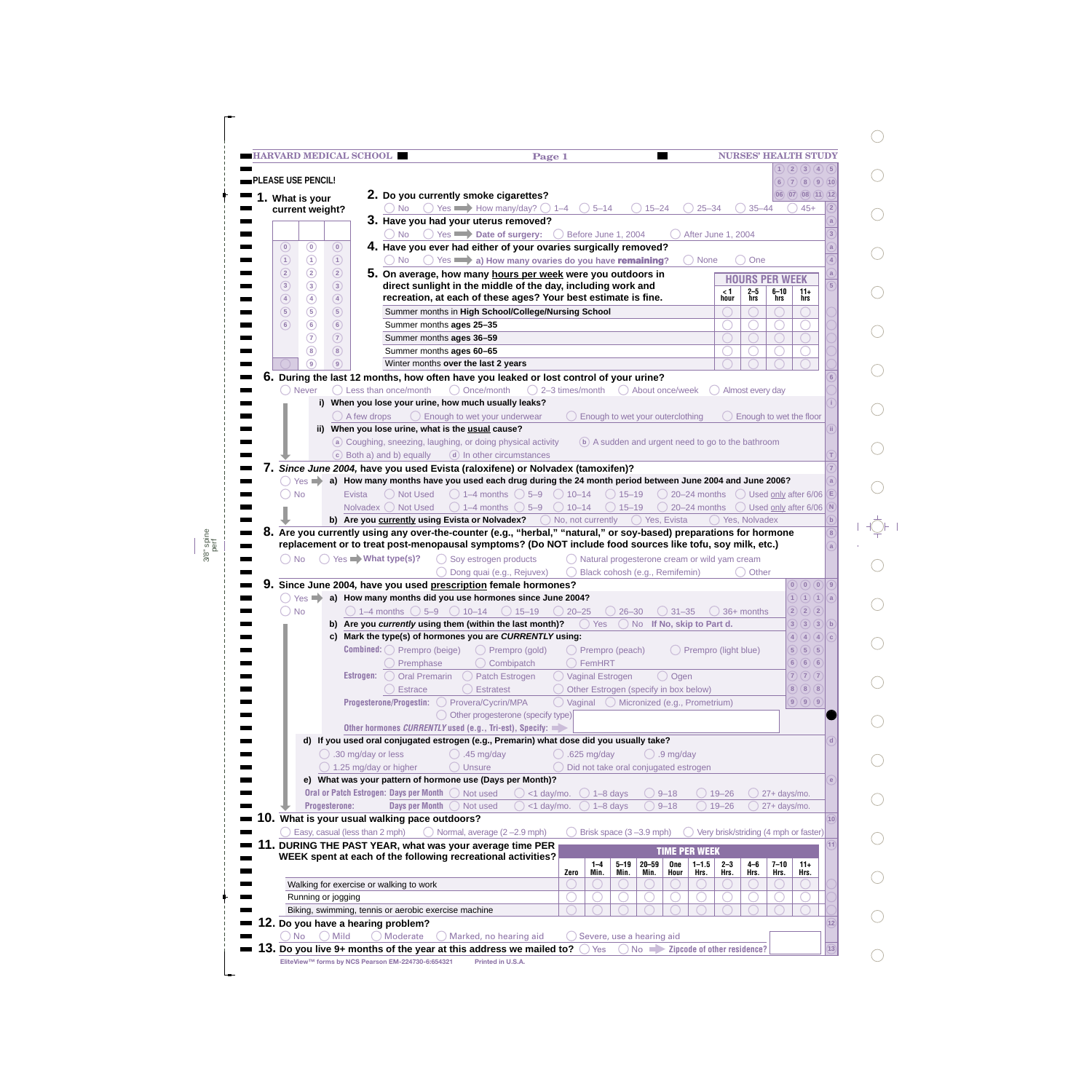| 14. Since June 2004, have you had                                                    |                                                                                                         |                       | <b>YEAR OF</b>         |                   | 14             | 15. In the past two years have you had:                                  |                                          |                                                                               |                      |
|--------------------------------------------------------------------------------------|---------------------------------------------------------------------------------------------------------|-----------------------|------------------------|-------------------|----------------|--------------------------------------------------------------------------|------------------------------------------|-------------------------------------------------------------------------------|----------------------|
| any of these clinician-diagnosed                                                     |                                                                                                         |                       | DIAGNOSIS              |                   |                | (If yes, mark all that apply)                                            | No                                       | Yes, for<br>screening                                                         | Yes, for<br>symptoms |
| illnesses?                                                                           |                                                                                                         |                       | <b>BEFORE JUNE '04</b> | <b>AFTER</b>      |                | A physical exam?                                                         | (N)                                      | (Y)                                                                           | $(\mathsf{Y})$       |
| <b>LEAVE BLANK FOR "NO". MARK HERE FOR "YES"</b>                                     |                                                                                                         | <b>JUNE 1</b><br>2004 | TO<br>MAY 2006 2006    | JUNE <sub>1</sub> |                | Exam by eye doctor?                                                      | $\binom{N}{k}$                           | $\circledcirc$                                                                | $\circledR$          |
| Fibrocystic/other benign breast disease (Y)                                          |                                                                                                         |                       |                        |                   |                | Mammogram?                                                               | (N)                                      | $\circledcirc$                                                                | $\circled{r}$        |
| Confirmed by breast biopsy? $\blacksquare$ (N) No (Y) Yes                            |                                                                                                         |                       |                        |                   |                | Fasting blood sugar?                                                     | $\binom{N}{k}$                           | $\circledcirc$                                                                | $\circledR$          |
| <b>Breast cancer</b>                                                                 | $\circledR$                                                                                             |                       |                        |                   | $\overline{2}$ | $(N)$ No<br>Upper endoscopy?                                             | $(Y)$ Yes                                |                                                                               |                      |
|                                                                                      | $\circledcirc$                                                                                          |                       |                        |                   | 3              |                                                                          |                                          |                                                                               |                      |
| Cancer of the uterus (endometrium)                                                   |                                                                                                         |                       |                        |                   |                | (Virtual) CT Colonoscopy? N No                                           | $(Y)$ Yes                                |                                                                               |                      |
| Cancer of the ovary                                                                  | $\circled{r}$                                                                                           |                       |                        |                   | $\Delta$       | $(N)$ No<br>Colonoscopy?                                                 | $(Y)$ Yes                                |                                                                               |                      |
| Colon or rectal polyp (benign)                                                       | $\circledR$                                                                                             |                       |                        |                   | $5^{\circ}$    | $(N)$ No<br>Sigmoidoscopy?                                               | $(Y)$ Yes                                |                                                                               |                      |
| Cancer of the colon or rectum                                                        | $\circledR$                                                                                             |                       |                        |                   | 6              | Initial reason(s) you had Colonoscopy/Sigmoidoscopy?                     |                                          |                                                                               |                      |
| Melanoma                                                                             | $\circledcirc$                                                                                          |                       |                        |                   | $\overline{7}$ | () Visible blood                                                         | Occult fecal blood                       | () Abdominal pain                                                             |                      |
| Basal cell skin cancer                                                               | $\circled{r}$                                                                                           |                       |                        |                   | $\sqrt{8}$     | Diarrhea/constipation                                                    | () Family history of colon cancer        |                                                                               |                      |
| Squamous cell skin cancer                                                            | $\circledR$                                                                                             |                       |                        |                   | $\boxed{9}$    | Darium enema                                                             | () Follow-up of (virtual) CT colonoscopy |                                                                               |                      |
| Chronic lymphocytic leukemia                                                         | $\circledR$                                                                                             |                       |                        |                   | 10)            | Prior polyps                                                             | () Asymptomatic or routine screening     |                                                                               |                      |
| Other cancer                                                                         | $\circledcirc$                                                                                          |                       |                        |                   | (11)           | 16. Regular Medication (Mark if used regularly in past 2 years)          |                                          |                                                                               |                      |
| Specify site of other cancer                                                         |                                                                                                         |                       |                        |                   | (12)           | Acetaminophen (e.g., Tylenol)                                            |                                          |                                                                               |                      |
| (e.g., lung, pancreas, etc.)                                                         |                                                                                                         |                       |                        |                   |                |                                                                          |                                          |                                                                               |                      |
|                                                                                      |                                                                                                         |                       |                        |                   |                | Days/week:<br>$2 - 3$<br>-1                                              | $4 - 5$                                  |                                                                               | $6+$ days            |
| Diabetes mellitus                                                                    | $\circledR$                                                                                             |                       |                        |                   | (13)           | $) 1-2$<br>$3 - 5$<br>Total tabs/wk:                                     | $6 - 14$                                 |                                                                               | $15+$ tab            |
| Elevated cholesterol                                                                 | $\circledcirc$                                                                                          |                       |                        |                   | (14)           | "Baby" or low dose aspirin (100 mg or less/tablet)                       |                                          |                                                                               |                      |
| High blood pressure                                                                  | $\circled{r}$                                                                                           |                       |                        |                   | (15)           | Days/week:<br>$2 - 3$                                                    | $4 - 5$                                  |                                                                               | $6+$ days            |
| Myocardial infarction (heart attack)                                                 | $(\overline{Y})$                                                                                        |                       |                        |                   | 16             | $) 1 - 2$<br>$3 - 5$<br>Total tabs/wk:                                   | $6 - 14$                                 |                                                                               | $15+$ tab            |
| $\blacktriangleright$ (N) No $\bigcirc$ Yes<br>Hospitalized for MI?                  |                                                                                                         |                       |                        |                   | a              | Aspirin or aspirin-containing products (325 mg or more/tablet)           |                                          |                                                                               |                      |
| Angina pectoris                                                                      | $(\overline{Y})$ $\Box$                                                                                 |                       | C                      |                   | (17)           | Days/week:<br>$2 - 3$                                                    | $4 - 5$                                  |                                                                               | $6+$ days            |
| Confirmed by angiogram? $\qquad \qquad \mathbb{N} \mathbb{N} \circ (\mathbb{Y})$ Yes |                                                                                                         |                       |                        |                   | a              | $) 1 - 2$<br>$3 - 5$<br>Total tabs/wk:                                   | $6 - 14$                                 |                                                                               | $15+$ tab            |
| Coronary bypass, angioplasty, or stent                                               | $\circled{r}$                                                                                           |                       |                        |                   | $ 18\rangle$   |                                                                          |                                          |                                                                               |                      |
|                                                                                      | $\circled{r}$                                                                                           |                       |                        |                   |                | J Ibuprofen (e.g., Advil, Motrin, Nuprin)                                |                                          |                                                                               |                      |
| Congestive heart failure                                                             |                                                                                                         |                       |                        |                   | (19)           | Days/week:<br>$2 - 3$                                                    | $4 - 5$                                  |                                                                               | $6+$ days            |
| Stroke (CVA)                                                                         | $(\overline{Y})$ ii                                                                                     |                       |                        |                   | (20)           | $() 1-2$<br>$3 - 5$<br>Total tabs/wk:                                    | $6 - 14$                                 |                                                                               | $15+$ tab            |
| TIA (Transient ischemic attack)                                                      | $\circled{r}$                                                                                           |                       |                        |                   | (21)           | Celebrex, Vioxx or Bextra (COX-2 inhibitors)                             |                                          |                                                                               |                      |
| Peripheral artery disease or                                                         | $\left( Y\right)$                                                                                       |                       |                        |                   | (22)           | $2 - 3$<br>Days/week:<br>)1                                              | $4 - 5$                                  |                                                                               | $6+$ days            |
| claudication of legs (not varicose veins)                                            |                                                                                                         |                       |                        |                   |                | Other anti-inflammatory analgesics, 2+ times/week                        |                                          |                                                                               |                      |
| Confirmed by angiogram/surgery? N No (Y) Yes                                         |                                                                                                         |                       |                        |                   | a              | (e.g., Aleve, Naprosyn, Relafen, Ketoprofen, Anaprox)                    |                                          |                                                                               |                      |
| Carotid surgery (Endarterectomy)                                                     | $\circled{r}$                                                                                           |                       |                        |                   | (23)           | Thiazide diuretic                                                        | Lasix                                    | Potassium                                                                     |                      |
| Pulmonary embolus                                                                    | $\circledf$                                                                                             |                       |                        |                   | (24)           | Calcium blocker (e.g., Calan, Procardia, Cardizem, Norvasc)              |                                          |                                                                               |                      |
| Atrial fibrillation                                                                  | $\circled{r}$                                                                                           |                       |                        |                   | (25)           | Beta-blocker (e.g., Inderal, Toprol, Tenormin, Coreg)                    |                                          |                                                                               |                      |
|                                                                                      | $^\circledR$                                                                                            |                       |                        |                   | 26             |                                                                          |                                          |                                                                               |                      |
| ICD-Implantable Defibrillator                                                        |                                                                                                         |                       |                        |                   |                | ACE Inhibitor or ARB (e.g., Prinivil, Vasotec, Diovan, Avapro)           |                                          |                                                                               |                      |
| Osteoporosis                                                                         | $\circled{r}$                                                                                           |                       |                        |                   | (27)           | Other antihypertensive (e.g., doxazosin/Cardura, Clonidine)              |                                          |                                                                               |                      |
| Hip replacement                                                                      | $\circledf$                                                                                             |                       |                        |                   | (28)           | Plavix<br>Coumadin                                                       | Digoxin                                  | Antiarrhythmic                                                                |                      |
| Hip fracture                                                                         | $\circledR$                                                                                             |                       |                        |                   | (29)           | "Statin" cholesterol-lowering drug:                                      |                                          |                                                                               |                      |
| Vertebral fracture, X-ray confirmed                                                  | $\circledR$                                                                                             |                       |                        |                   | (30)           | Lovastatin (Mevacor)<br>(                                                | Simvastatin (Zocor)                      |                                                                               | Crestor              |
| Graves' Disease/Hyperthyroidism                                                      | $\circled{r}$                                                                                           |                       |                        |                   | (31)           | Pravastatin (Pravachol) ()                                               | Atorvastatin (Lipitor)                   |                                                                               | Other statin         |
| Hyperparathyroidism                                                                  | $^\circledR$                                                                                            |                       |                        |                   | (32)           | Other cholesterol-lowering drug [e.g., niacin, Lopid (gemfibrozil),      |                                          |                                                                               |                      |
| Glaucoma                                                                             | $\circledR$                                                                                             |                       |                        |                   | (33)           | Tricor (fenofibrate), Questran (cholestyramine), Colestin, Zetia]        |                                          |                                                                               |                      |
| Macular degeneration of retina                                                       | $\circledR$                                                                                             |                       |                        |                   | (34)           | Steroids taken orally (e.g., Prednisone, Decadron, Medrol)               |                                          |                                                                               |                      |
|                                                                                      |                                                                                                         |                       |                        |                   |                |                                                                          |                                          |                                                                               |                      |
| Cataract-1st Diagnosis (Dx)                                                          | $(\Upsilon)$                                                                                            |                       |                        |                   | (35)           | Insulin                                                                  | Oral hypoglycemic medication             |                                                                               |                      |
| Cataract extraction                                                                  | $\circledcirc$                                                                                          |                       |                        |                   | (36)           | SSRI's (e.g., Prozac, Zoloft, Paxil, Celexa)                             |                                          |                                                                               |                      |
| Alzheimer's disease                                                                  | (Y)                                                                                                     |                       |                        |                   | (37)           | Other antidepressants (e.g., Elavil, Tofranil, Pamelor)                  |                                          |                                                                               |                      |
| Parkinson's Disease                                                                  | $\circledR$                                                                                             |                       |                        |                   | (38)           | Minor tranquilizers (e.g., Valium, Xanax, Ativan, Librium)               |                                          |                                                                               |                      |
| Seizure (1 or more)/Epilepsy                                                         | $(\Upsilon)$                                                                                            |                       |                        |                   | (39)           | Prilosec, Nexium, Prevacid (Iansoprazole), Protonix, Aciphex             |                                          |                                                                               |                      |
| Ulcerative colitis/Crohn's                                                           | $^\circledR$                                                                                            |                       |                        |                   | (40)           | H2 blocker (e.g., Pepcid, Tagamet, Zantac, Axid)                         |                                          |                                                                               |                      |
| Barrett's esophagus                                                                  | $\circled{r}$                                                                                           |                       |                        |                   | (41)           | Aricept                                                                  | Namenda                                  |                                                                               |                      |
|                                                                                      |                                                                                                         |                       |                        |                   |                |                                                                          |                                          |                                                                               |                      |
| Kidney stones                                                                        | $\circledcirc$                                                                                          |                       |                        |                   | (42)           | Fosamax, Actonel, or other bisphosphonate                                |                                          |                                                                               |                      |
| SLE (systemic lupus)                                                                 | $\circled{r}$                                                                                           |                       |                        |                   | (43)           | Other regular medications (no need to specify)                           |                                          |                                                                               |                      |
| Rheumatoid arthritis, clinician Dx                                                   | $(\forall)$ i                                                                                           |                       |                        |                   | (44)           | 17. Is this your correct date of birth? $\implies$                       |                                          |                                                                               |                      |
| Gout                                                                                 | $\circled{r}$                                                                                           |                       |                        |                   | (45)           | $\bigcirc$ Yes<br>If no, please                                          |                                          |                                                                               |                      |
| Depression, clinician Dx                                                             | $(\overline{Y})$ $\Box$                                                                                 |                       | ◯                      |                   | (46)           | write correct<br>) No<br>$\rightarrow$                                   |                                          |                                                                               |                      |
| Other major illness or surgery since                                                 | $\left( Y\right)$                                                                                       |                       |                        |                   | 47             | date.                                                                    | <b>MONTH</b>                             | <b>DAY</b>                                                                    | <b>YEAR</b>          |
| June 2004                                                                            |                                                                                                         |                       |                        |                   |                |                                                                          | $1)$ $(2)$ $(4)$                         | (8)<br>(P)                                                                    |                      |
|                                                                                      |                                                                                                         |                       |                        |                   |                |                                                                          |                                          |                                                                               |                      |
| Please specify:<br>Date:                                                             |                                                                                                         |                       |                        |                   |                |                                                                          |                                          |                                                                               |                      |
|                                                                                      | $0)$ (1) (2) (3) (4) (5) (6) (7) (8) (9)<br>$(0)$ $(1)$ $(2)$ $(3)$ $(4)$ $(5)$ $(6)$ $(7)$ $(8)$ $(9)$ |                       |                        |                   |                | (0)(1)(2)<br>$(0)$ $(1)$ $(2)$ $(3)$ $(4)$ $(5)$ $(6)$ $(7)$ $(8)$ $(9)$ |                                          | $1)$ (2) (4) (8) (P) (1) (2) (4) (8) (P)<br>(1)(2)(4)(8)(P)(1)(2)(4)(8)(P)(B) |                      |

 $\bigcirc$ 

 $\bigcirc$ 

3/8" spine perf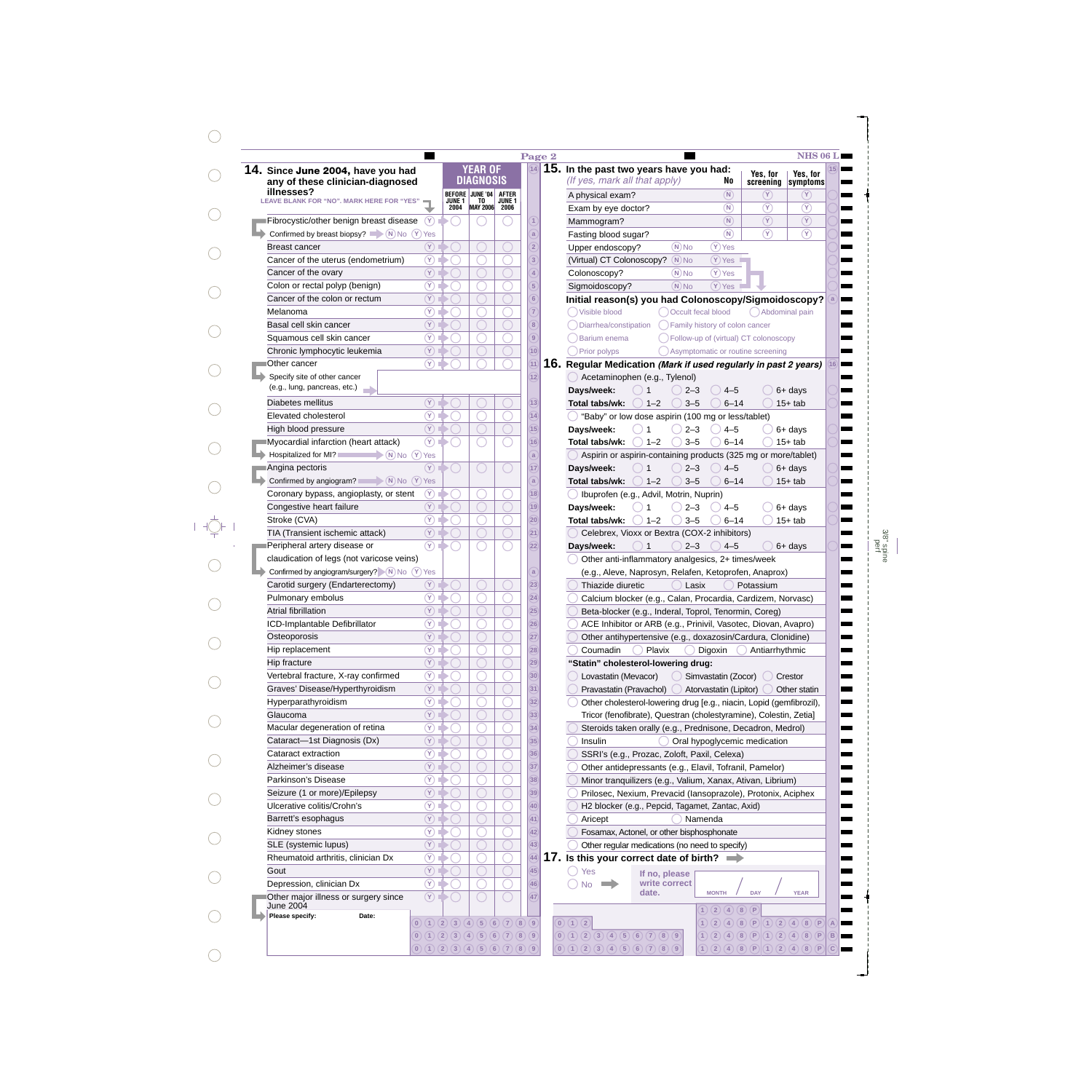|                                                                               |                                                                              | <b>HARVARD MEDICAL SCHOOL</b>                                                                                                                       |                    |                                           | Page 3                                      |                |                     |                                     |                                                               |                  | <b>NURSES' HEALTH STUDY</b>                    |                         |         |                                                                  |                             |
|-------------------------------------------------------------------------------|------------------------------------------------------------------------------|-----------------------------------------------------------------------------------------------------------------------------------------------------|--------------------|-------------------------------------------|---------------------------------------------|----------------|---------------------|-------------------------------------|---------------------------------------------------------------|------------------|------------------------------------------------|-------------------------|---------|------------------------------------------------------------------|-----------------------------|
|                                                                               |                                                                              | ■18. Do you currently take multi-vitamins? (Please report other individual vitamins in the next section.)                                           |                    |                                           |                                             |                |                     |                                     |                                                               |                  |                                                |                         |         |                                                                  |                             |
| $)$ No                                                                        |                                                                              | Yes al How many do you take per week?                                                                                                               |                    |                                           | $( ) 2$ or less                             | $\bigcirc$ 3-5 |                     | $( ) 6 - 9$                         |                                                               | $( ) 10$ or more |                                                |                         |         |                                                                  | a                           |
|                                                                               |                                                                              | b) What specific brand (or equivalency) do you usually take?                                                                                        |                    |                                           |                                             |                |                     |                                     |                                                               |                  |                                                |                         |         |                                                                  |                             |
|                                                                               |                                                                              | ( ) Centrum Silver                                                                                                                                  |                    | () Centrum                                | $\bigcirc$ Other                            |                |                     |                                     |                                                               |                  |                                                |                         |         |                                                                  |                             |
|                                                                               |                                                                              | $( )$ Theragran M                                                                                                                                   |                    | One-A-Day Essential                       |                                             |                |                     |                                     | e.g., AARP Alphabet II Formula 643 Multivitamins and Minerals |                  |                                                |                         |         |                                                                  |                             |
|                                                                               |                                                                              | Not counting multi-vitamins, do you take any of the following preparations?                                                                         |                    |                                           |                                             |                |                     |                                     |                                                               |                  |                                                |                         |         |                                                                  |                             |
| a) Vitamin A                                                                  | $\bigcirc$ No                                                                | Yes, seasonal only                                                                                                                                  | f                  | Dose per                                  | Less than                                   |                | $\bigcirc$ 8.000 to |                                     | $\bigcirc$ 13,000 to                                          |                  |                                                | $\bigcirc$ 23.000 IU    |         | ◯ Don't                                                          | $\sqrt{A}$                  |
|                                                                               |                                                                              | Yes, most months                                                                                                                                    | Yes,               | day:                                      | 8,000 IU                                    |                | 12,000 IU           |                                     | 22,000 IU                                                     |                  |                                                | or more                 |         | know                                                             |                             |
| b) Potassium<br>(over the counter)                                            | $\bigcirc$ No                                                                | Yes                                                                                                                                                 | If Yes,            | Dose per                                  | () Less than                                | $3$ to         |                     |                                     | $()$ 11 to                                                    |                  |                                                | ( ) 21 mEq              |         | ( ) Don't                                                        | $\left  \mathsf{P} \right $ |
|                                                                               |                                                                              |                                                                                                                                                     |                    | day:                                      | $2.5$ mEq (100 mg)                          |                | $10 \text{ mEq}$    |                                     | 20 mEq                                                        |                  |                                                | or more                 |         | know                                                             |                             |
| c) Vitamin C                                                                  | O No                                                                         | Yes, seasonal only                                                                                                                                  | lf                 | Dose per                                  | Less than                                   |                | $(400)$ to          |                                     | $750$ to                                                      |                  |                                                | $( ) 1300$ mg           |         | ) Don't                                                          | C                           |
| $\bigcirc$ No                                                                 |                                                                              | Yes, most months<br>Yes                                                                                                                             | Yes,<br>If Yes,    | day:<br>Dose per                          | 400 mg<br>() Less than                      |                | 700 mg<br>$26$ to   |                                     | 1250 mg<br>$\binom{1}{2}$ 51 to                               |                  |                                                | or more<br>$( ) 101$ mg |         | know<br>( ) Don't                                                | $\overline{B6}$             |
| d) Vitamin B <sub>6</sub>                                                     |                                                                              |                                                                                                                                                     |                    | day:                                      | 25 <sub>mg</sub>                            |                | 50 mg               |                                     | $100$ mg                                                      |                  |                                                | or more                 |         | know                                                             |                             |
| e) Vitamin E                                                                  | O No                                                                         | Yes                                                                                                                                                 | If Yes,            | Dose per                                  | Less than                                   |                | $) 100$ to          |                                     | ) 300 to                                                      |                  |                                                | $( ) 600$ IU            |         | ) Don't                                                          | Έ                           |
|                                                                               |                                                                              |                                                                                                                                                     |                    | day:                                      | 100 IU                                      |                | 250 IU              |                                     | 500 IU                                                        |                  |                                                | or more                 |         | know                                                             |                             |
|                                                                               |                                                                              |                                                                                                                                                     | Type:              | ) Natural                                 | Regular (dl)                                |                | ) Unknown           |                                     |                                                               |                  |                                                |                         |         |                                                                  |                             |
| f) Calcium                                                                    | $\bigcirc$ No                                                                | $()$ Yes                                                                                                                                            | If Yes,            | Dose per day                              | Less than                                   |                | $501$ to            |                                     | $\bigcirc$ 1001 to                                            |                  |                                                | $( ) 1501$ mg           |         | ◯ Don't                                                          | <b>CA</b>                   |
| (Include Calcium in Tums, etc.)                                               |                                                                              |                                                                                                                                                     |                    | (elemental calcium):                      | 500 mg                                      |                | 1000 mg             |                                     | 1500 mg                                                       |                  |                                                | or more                 |         | know                                                             |                             |
| q) Selenium                                                                   | $\bigcirc$ No                                                                | Yes                                                                                                                                                 | If Yes,            | Dose per                                  | Less than                                   |                | $80$ to             |                                     | $\big)$ 140 to                                                |                  |                                                | $\bigcirc$ 260 mca      |         | ) Don't                                                          | $\boxed{\mathbf{s}}$        |
|                                                                               |                                                                              |                                                                                                                                                     |                    | day:                                      | 80 mcg                                      |                | $130 \text{ mcg}$   |                                     | $250$ mcg                                                     |                  |                                                | or more                 |         | know                                                             |                             |
| h) Vitamin D                                                                  | $\bigcirc$ No                                                                | ◯ Yes                                                                                                                                               | If Yes,            | Dose per                                  | Dess than                                   |                | $( ) 300$ to        |                                     | $( ) 600$ to                                                  |                  |                                                | $( ) 1000$ IU           |         | $($ $)$ Don't $($ D $)$                                          |                             |
| (In calcium supplement or separately)                                         |                                                                              |                                                                                                                                                     |                    | day:                                      | 300 IU                                      |                | 500 IU              |                                     | 900 IU                                                        |                  |                                                | or more                 |         | know                                                             |                             |
| i) Zinc                                                                       | ○ No                                                                         | Yes                                                                                                                                                 | If Yes,            | Dose per                                  | Less than                                   |                | $25$ to             |                                     | $75$ to                                                       |                  |                                                | $( ) 101$ mg            |         | ) Don't                                                          | Ζ                           |
|                                                                               |                                                                              |                                                                                                                                                     |                    | day:                                      | 25 <sub>mg</sub>                            |                | 74 mg               |                                     | $100 \text{ mg}$                                              |                  |                                                | or more                 |         | know                                                             |                             |
| $\bf 19.$ Are there other                                                     |                                                                              | ◯ Metamucil/Citrucel                                                                                                                                |                    | Beta-carotene                             | Chromium                                    |                | () Folic Acid       |                                     | O DHEA                                                        |                  |                                                |                         |         |                                                                  | 19                          |
| supplements<br>that you take on                                               |                                                                              | ( ) Cod Liver Oil                                                                                                                                   | () Magnesium       |                                           | () Lecithin                                 |                | () B-Complex        |                                     | $\bigcirc$ Iron                                               |                  |                                                | Other (Please specify)  |         |                                                                  |                             |
|                                                                               |                                                                              |                                                                                                                                                     |                    |                                           |                                             |                |                     |                                     |                                                               |                  |                                                |                         |         |                                                                  |                             |
|                                                                               |                                                                              | $\bigcirc$ Vitamin B <sub>12</sub>                                                                                                                  | () Melatonin       |                                           | Coenzyme Q <sub>10</sub>                    |                | ( ) Ginkgo Biloba   |                                     |                                                               |                  |                                                |                         |         |                                                                  |                             |
| a regular basis?                                                              |                                                                              | () Flax Seed Oil                                                                                                                                    | ○ Fish oil         |                                           | Choline                                     |                | ◯ Lycopene          |                                     |                                                               |                  |                                                |                         |         |                                                                  |                             |
|                                                                               |                                                                              | Flax Seed                                                                                                                                           | ( Niacin           |                                           | Evening Primrose () Glucosamine/Chondroitin |                |                     |                                     |                                                               |                  |                                                |                         |         |                                                                  |                             |
|                                                                               |                                                                              | 20. How many teaspoons of sugar do you add                                                                                                          |                    |                                           |                                             |                |                     |                                     |                                                               |                  |                                                |                         |         |                                                                  | 20 21                       |
|                                                                               |                                                                              | to your beverages or food each day?                                                                                                                 |                    |                                           | Specify cereal brand & type                 |                |                     |                                     | tsp.                                                          |                  |                                                |                         |         |                                                                  | $\sigma$                    |
|                                                                               |                                                                              | ■21. What brand and type of <u>cold</u> breakfast<br>cereal do you usually eat?                                                                     |                    |                                           | (e.g., Kellogg's Raisin Bran)               |                |                     |                                     |                                                               |                  |                                                |                         |         | (0)(1)(2)(3)(4)(5)(6)(7)(8)(9)<br>(0)(1)(2)(3)(4)(5)(6)(7)(8)(9) |                             |
|                                                                               |                                                                              | Don't eat cold breakfast cereal.                                                                                                                    |                    |                                           |                                             |                |                     |                                     |                                                               |                  |                                                |                         |         | (0)(1)(2)(3)(4)(5)(6)(7)(8)(9)                                   |                             |
|                                                                               |                                                                              |                                                                                                                                                     |                    |                                           |                                             |                |                     |                                     |                                                               |                  | What specific brand & type of margarine        |                         |         |                                                                  | 22                          |
| ◯ None i                                                                      | Form? $\bigcap$                                                              | = 22. What form of margarine or spread do you usually use (exclude pure butter)? $\hspace{1.5cm}$ $\hspace{1.5cm}$<br>$\bigcap$ Tub<br><b>Stick</b> |                    | Spray                                     | Squeeze (liquid)                            |                |                     |                                     |                                                               |                  | (e.g., Shedd's Spread Country Crock Light Tub) |                         |         |                                                                  | F                           |
|                                                                               | Type?                                                                        | $\bigcap$ Light<br>Reg                                                                                                                              |                    | Nonfat                                    |                                             |                |                     |                                     |                                                               |                  |                                                |                         |         |                                                                  |                             |
|                                                                               |                                                                              | 23. For each food listed, fill in the circle indicating how often on average                                                                        |                    |                                           |                                             |                |                     |                                     |                                                               |                  |                                                |                         |         |                                                                  | B                           |
|                                                                               |                                                                              | you have used the amount specified during the past year.                                                                                            |                    |                                           |                                             |                |                     |                                     |                                                               |                  |                                                |                         |         |                                                                  | P                           |
|                                                                               |                                                                              |                                                                                                                                                     |                    |                                           | Never, or less than                         |                | $1-3$ per           | 1 per                               | <b>AVERAGE USE LAST YEAR</b><br>$2-4$ per $5-6$ per           |                  | $\overline{1}$                                 | $2 - 3$                 | $4 - 5$ | $6+$                                                             |                             |
| $(Ch)$ $(h)$ $(cf)$ $sw$ $gn)$ $(t)$ $(k)$ $(w)$                              |                                                                              |                                                                                                                                                     | <b>DAIRY FOODS</b> |                                           | once per month                              |                | month               | week                                | week                                                          |                  |                                                |                         |         | week   per day   per day   per day   per day                     |                             |
|                                                                               |                                                                              |                                                                                                                                                     |                    | Skim milk                                 |                                             |                |                     | $\overline{w}$                      |                                                               |                  | (D)                                            |                         |         |                                                                  |                             |
|                                                                               |                                                                              | Milk (8 oz. glass)                                                                                                                                  |                    | 1 or 2 % milk                             |                                             |                |                     | $\left(\widehat{\mathsf{W}}\right)$ |                                                               |                  | $\left(\mathsf{D}\right)$                      |                         |         |                                                                  |                             |
| S                                                                             | M                                                                            |                                                                                                                                                     |                    | Whole milk                                |                                             |                |                     | $\circledR$                         |                                                               |                  | $\circ$                                        |                         |         |                                                                  |                             |
| $\left( \begin{matrix} 0 \\ 0 \end{matrix} \right)$<br>(0)(0)                 | $\left( \mathbf{0}\right) \left( \mathbf{0}\right) \left( \mathbf{0}\right)$ |                                                                                                                                                     |                    | Soy milk                                  |                                             |                |                     | $\left(\widehat{\mathsf{W}}\right)$ |                                                               |                  | $\circ$                                        |                         |         |                                                                  |                             |
| (1)(1)                                                                        | (1)(1)(1)(1)(1)                                                              | Cream, e.g., coffee, whipped or sour cream (1 Tbs)                                                                                                  |                    |                                           |                                             |                |                     | $\circledR$                         |                                                               |                  | $\circ$                                        |                         |         |                                                                  |                             |
| (2)(2)                                                                        | (2)(2)(2)(2)(2)                                                              | Non-dairy coffee whitener (1 Tbs)                                                                                                                   |                    |                                           |                                             |                |                     | $\left(\widehat{\mathsf{W}}\right)$ |                                                               |                  | $\circ$                                        |                         |         |                                                                  |                             |
|                                                                               | (3)(3)(3)(3)(3)                                                              | Frozen yogurt, sherbet or low-fat ice cream (1 cup)                                                                                                 |                    |                                           |                                             |                |                     | $\circledR$                         |                                                               |                  | $\circledcirc$                                 |                         |         |                                                                  |                             |
| (4)<br>(4)(4)<br>(4)                                                          | (4)(4)(4)                                                                    | Regular ice cream (1 cup)                                                                                                                           |                    |                                           |                                             |                |                     | $\left(\widehat{\mathsf{W}}\right)$ |                                                               |                  | $\circ$                                        |                         |         |                                                                  |                             |
| (5)(5)<br>(5)(5)                                                              | (5)(5)(5)                                                                    | Yogurt<br>$(1 \text{ cup})$                                                                                                                         |                    | Low-carb, artificially sweetened or plain |                                             |                |                     | $\circledR$                         |                                                               |                  | $\circledcirc$                                 |                         |         |                                                                  |                             |
| $(0)$ (1) (2) (3) (4) (5)<br>(3)(3)<br>(6)(6)<br>(6)(6)<br>(7)(7)<br>(7)(7)   | (6)(6)(6)<br>(7)(7)(7)                                                       |                                                                                                                                                     |                    | Sweetened-with fruit or other flavoring   |                                             |                |                     | $\circledR$                         |                                                               |                  | (D)                                            |                         |         |                                                                  |                             |
| (8)(8)<br>(8)(8)                                                              | (8)(8)(8)                                                                    | Margarine (pat), added to food or bread; exclude<br>use in cooking                                                                                  |                    |                                           |                                             |                |                     |                                     |                                                               |                  |                                                |                         |         |                                                                  |                             |
|                                                                               |                                                                              |                                                                                                                                                     |                    |                                           |                                             |                |                     | $\circledR$                         |                                                               |                  | $\circledcirc$                                 |                         |         |                                                                  |                             |
|                                                                               |                                                                              | Butter (pat), added to food or bread; exclude<br>use in cooking                                                                                     |                    |                                           |                                             |                |                     | $\circledR$                         |                                                               |                  | $\left( \nabla \right)$                        |                         |         |                                                                  |                             |
|                                                                               |                                                                              | Cottage or ricotta cheese (1/2 cup)                                                                                                                 |                    |                                           |                                             |                |                     | $\circledR$                         |                                                               |                  | $\circledcirc$                                 |                         |         |                                                                  |                             |
| (9)(9)(9)(9)(9)(9)(9)<br>(1)(1)(1)(1)(1)(1)(1)(1)(1)<br>(2)(2)(2)(2)(2)(2)(2) |                                                                              | Cream cheese (1 oz.)                                                                                                                                |                    |                                           |                                             |                |                     | $\overline{w}$                      |                                                               |                  | (D)                                            |                         |         |                                                                  |                             |
| (4)(4)(4)(4)(4)(4)(4)                                                         |                                                                              |                                                                                                                                                     |                    |                                           |                                             |                |                     |                                     |                                                               |                  |                                                |                         |         |                                                                  |                             |
| (8)(8)(8)(8)(8)(8)(8)                                                         |                                                                              | Other cheese, e.g., American, cheddar, etc., plain or<br>as part of a dish (1 slice or 1 oz. serving)                                               |                    |                                           |                                             |                |                     | $\overline{w}$                      |                                                               |                  | $\circledcirc$                                 |                         |         |                                                                  |                             |

 $\bigcirc$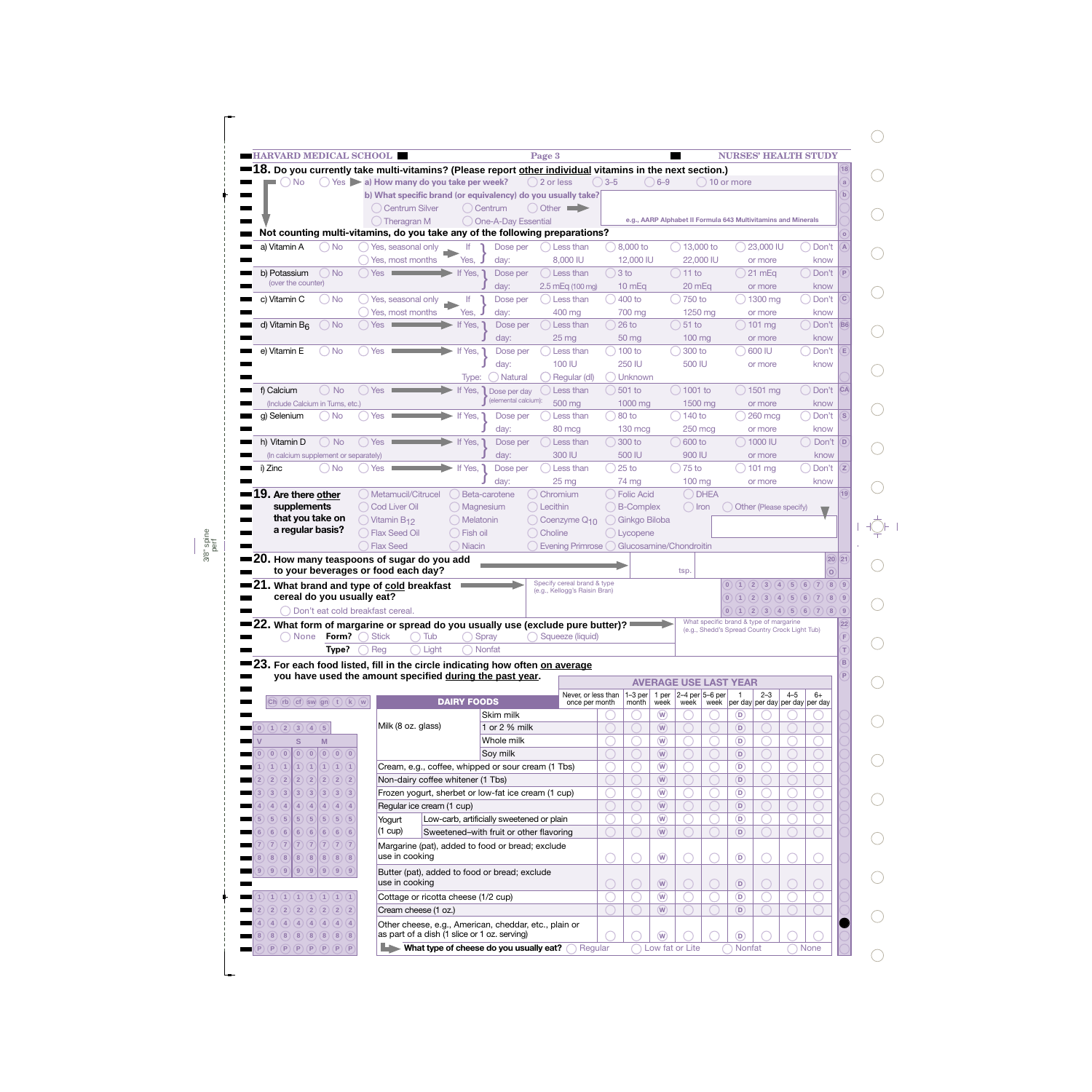### **FRUITS Please try to average your seasonal use of foods over the entire year. For example, if a food such as cantaloupe is eaten 4 times a week during the approximate 3 months that it is in season, then the average use would be once per week.** Eggplant, zucchini or other summer squash (1/2 cup) Kale, mustard greens or chard (1/2 cup) Spinach, cooked (1/2 cup) Spinach, raw as in salad (1 cup) Iceberg or head lettuce (1 cup) Romaine or leaf lettuce (1 cup) Celery (2–3 sticks) Peppers: green, yellow or red (3 slices) Onions as a garnish or in salad (1 slice) Onions as a cooked vegetable, rings or soup (1/2 cup) **VEGETABLES** Tomatoes (2 slices) Tomato or V-8 juice (small glass) Tomato sauce (1/2 cup) e.g., spaghetti sauce Salsa, picante or taco sauce (1/4 cup) String beans (1/2 cup) Beans or lentils, baked or dried (1/2 cup) Tofu, soy burger, soybeans, miso or other soy protein Peas or lima beans (1/2 cup fresh, frozen, canned) Broccoli (1/2 cup) Cauliflower (1/2 cup) Cabbage or coleslaw (1/2 cup) Brussels sprouts (1/2 cup) Carrots, raw (1/2 carrot or 2–4 sticks) Carrots, cooked (1/2 cup) or carrot juice (2–3 oz.) Corn (1 ear or 1/2 cup frozen or canned) Mixed or stir-fry vegetables (1/2 cup), veg. soup (1 cup) Yams or sweet potatoes (1/2 cup) Dark orange (winter) squash (1/2 cup) **EGGS, MEAT, ETC.** Beef or pork hot dogs (1) Chicken or turkey hot dogs (1) Chicken/turkey sandwich or frozen dinner Other chicken or turkey, with skin (3 oz.) Other chicken or turkey, without skin (3 oz.) Bacon (2 slices) **a P e d P** Raisins (1 oz. or small pack) or grapes (1/2 cup) Prunes or dried plums (6 prunes or 1⁄4 cup) Prune juice (small glass) Bananas (1) Cantaloupe (1/4 melon) Avocado (1/2 fruit or 1/2 cup) Fresh apples or pears (1) Apple juice or cider (small glass) Oranges (1) Orange juice (small glass) Calcium fortified Regular (not calcium fortified) Grapefruit (1/2) or grapefruit juice (small glass) Other fruit juices (small glass) Strawberries, fresh, frozen or canned (1/2 cup) Blueberries, fresh, frozen or canned (1/2 cup) Peaches or plums (1 fresh or 1/2 cup canned) Apricots, 1 fresh, 1/2 cup canned or 5 dried **23.** *(continued)* **For each food listed, fill in the circle indicating how often on average you have used the amount specified during the past year.**  $6+$ per day 4–5 per day 2–3 per day 1 per day 2–4 per <mark>b–6 per</mark> week week 1 per week  $1-3$  per month Never, or less than once per month 6+ per day 4–5 per day per day 2–3 1 per day 2–4 per 5–6 per week week 1 per week 1–3 per month Never, or less than once per month  $6+$ per day per day per day per day 4–5 2–3 1 2–4 per 5–6 per week week 1 per week  $\sqrt{1-3}$  per month Never, or less than once per month  $W$   $\cup$   $\cup$   $\cup$   $\cup$   $\cup$ **W D**  $W$   $\cup$   $\cup$   $\cup$   $\cup$   $\cup$ **W D**  $W$   $\cup$   $\cup$   $\cup$   $\cup$   $\cup$ **W D W D W D W D W D W D W D W D W D W D W D W D P W D W D W D W D W D W D W D W D W D W D W D**  $W \cup \cup \cup \cup \cup \cup$ **W D W D W D W D W D W D W D W D W D W D W D W D W D W D W D W D W D W D W D W D W D W D W D**  $W \cap \bigcap_{\alpha} P$ Omega-3 fortified including yolk Eggs (1) Regular eggs including yolk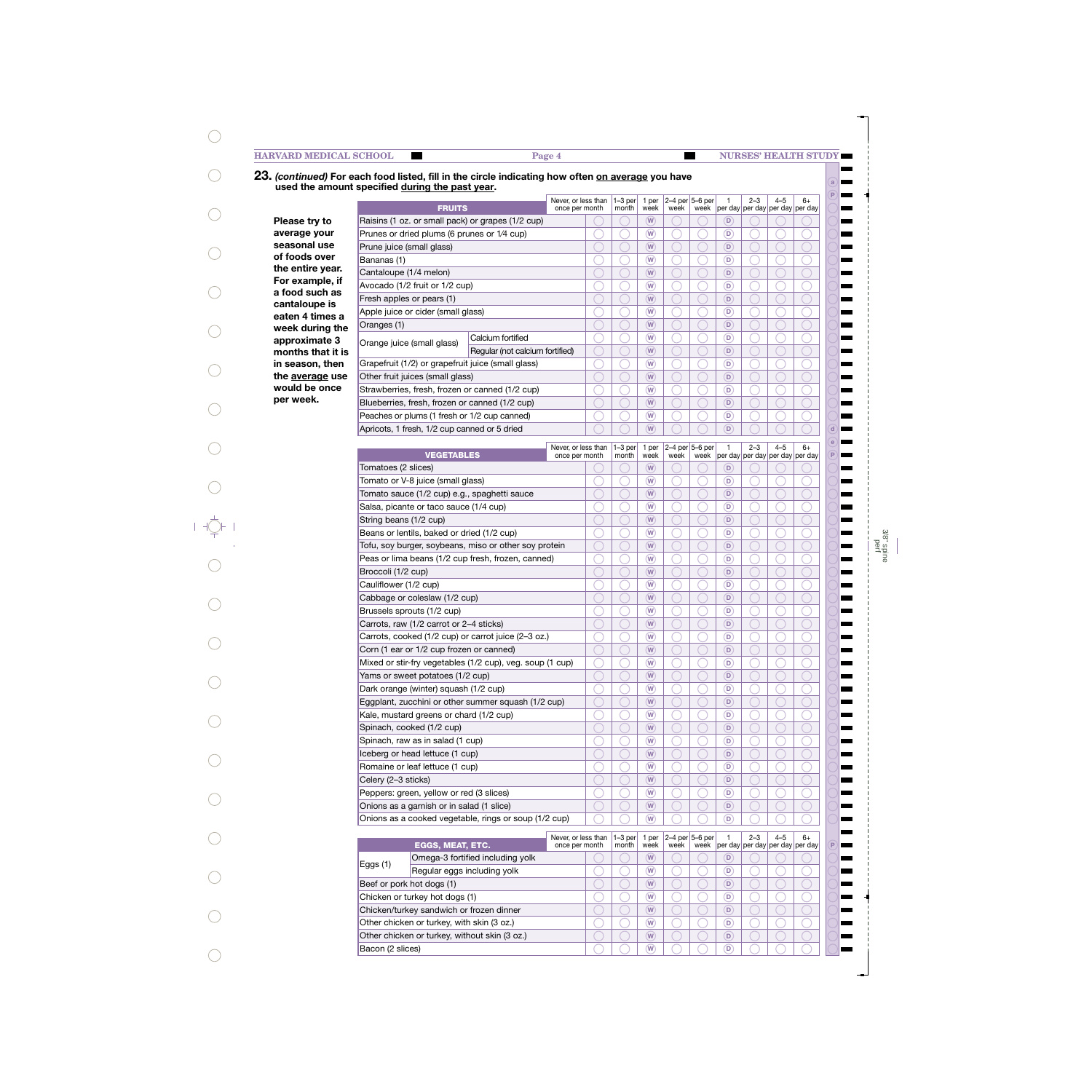| <b>HARVARD MEDICAL SCHOOL</b>       |                             |                                                                 |                                                                                                   | Page 5                                |   |                    |                                                                 |      |                     |                                           |         |         | <b>NURSES' HEALTH STUDY</b>                           |
|-------------------------------------|-----------------------------|-----------------------------------------------------------------|---------------------------------------------------------------------------------------------------|---------------------------------------|---|--------------------|-----------------------------------------------------------------|------|---------------------|-------------------------------------------|---------|---------|-------------------------------------------------------|
|                                     |                             | used the amount specified during the past year.                 | 23. (continued) For each food listed, fill in the circle indicating how often on average you have |                                       |   |                    |                                                                 |      |                     |                                           |         |         | a                                                     |
|                                     |                             |                                                                 |                                                                                                   | Never, or less than                   |   | $1-3$ per          | 1 per                                                           |      | 2-4 per 5-6 per     | $\mathbf{1}$                              | $2 - 3$ | $4 - 5$ | $\mathbf{b}$<br>$6+$<br>$\mathsf{P}$                  |
|                                     |                             |                                                                 | <b>EGGS. MEAT. ETC.</b><br>Salami, bologna, or other processed meat sandwiches                    | once per month                        |   | month              | week<br>(W)                                                     | week |                     | (D)                                       |         |         | week   per day   per day   per day   per day          |
|                                     |                             |                                                                 | Other processed meats, e.g., sausage, kielbasa,                                                   |                                       |   |                    |                                                                 |      |                     |                                           |         |         |                                                       |
|                                     |                             | etc. (2 oz. or 2 small links)                                   |                                                                                                   |                                       |   |                    | $\sqrt{W}$                                                      |      |                     | $\circ$                                   |         |         |                                                       |
|                                     |                             |                                                                 | Lean or extra lean                                                                                |                                       |   |                    | (W)                                                             |      |                     | $\left( \mathsf{D}\right)$                |         |         |                                                       |
|                                     |                             | Hamburger (1 patty)                                             | Regular                                                                                           |                                       |   |                    | (W)                                                             |      |                     | $\left( \mathsf{D}\right)$                |         |         |                                                       |
|                                     |                             |                                                                 | Beef, pork, or lamb as a sandwich or mixed dish,                                                  |                                       |   |                    |                                                                 |      |                     |                                           |         |         |                                                       |
|                                     |                             | e.g., stew, casserole, lasagna, etc.                            |                                                                                                   |                                       |   |                    | $\sqrt{W}$                                                      |      |                     | $\circledcirc$                            |         |         |                                                       |
|                                     |                             |                                                                 | Pork as a main dish, e.g., ham or chops (4-6 oz.)                                                 |                                       |   |                    | $\sqrt{W}$                                                      |      |                     | $\circ$                                   |         |         |                                                       |
|                                     |                             |                                                                 | Beef or lamb as a main dish, e.g., steak, roast (4-6 oz.)                                         |                                       |   |                    | (W)                                                             |      |                     | $\left( \mathsf{D}\right)$                |         |         |                                                       |
|                                     |                             | Canned tuna fish (3-4 oz.)                                      |                                                                                                   |                                       |   |                    | (W)                                                             |      |                     | $\left( \mathsf{D}\right)$                |         |         |                                                       |
|                                     |                             | (1 serving, store bought)                                       | Breaded fish cakes, pieces, or fish sticks                                                        |                                       |   |                    |                                                                 |      |                     |                                           |         |         |                                                       |
|                                     |                             |                                                                 |                                                                                                   |                                       |   |                    | $\sqrt{W}$                                                      |      |                     | $\circledcirc$                            |         |         |                                                       |
|                                     |                             |                                                                 | Shrimp, lobster, scallops as a main dish                                                          |                                       |   |                    | $\left(\overline{W}\right)$                                     |      |                     | $\circ$                                   |         |         |                                                       |
|                                     |                             | bluefish, swordfish (3-5 oz.)                                   | Dark meat fish, e.g., mackerel, salmon, sardines,                                                 |                                       |   |                    | $\sqrt{W}$                                                      |      |                     | $\circledR$                               |         |         |                                                       |
|                                     |                             |                                                                 | Other fish, e.g., cod, haddock, halibut (3-5 oz.)                                                 |                                       |   |                    | $\overline{w}$                                                  |      |                     | (D)                                       |         |         |                                                       |
|                                     |                             |                                                                 |                                                                                                   |                                       |   |                    |                                                                 |      |                     |                                           |         |         |                                                       |
|                                     |                             |                                                                 | <b>BREADS, CEREALS, STARCHES</b>                                                                  | Never, or less than<br>once per month |   | $1-3$ per<br>month | 1 per<br>week                                                   | week | 2-4 per $5-6$ per   | $\overline{1}$                            | $2 - 3$ | $4 - 5$ | $6+$<br>week   per day   per day   per day   per day  |
|                                     |                             | Cold breakfast cereal (1 cup)                                   |                                                                                                   |                                       |   |                    | (W)                                                             |      |                     | (D)                                       |         |         |                                                       |
|                                     |                             |                                                                 | Cooked oatmeal/cooked oat bran (1 cup)                                                            |                                       |   |                    | $\overline{w}$                                                  |      |                     | $\left( \mathsf{D}\right)$                |         |         |                                                       |
|                                     |                             | Other cooked breakfast cereal (1 cup)                           |                                                                                                   |                                       |   |                    | (W)                                                             |      |                     | $\left( \mathsf{D}\right)$                |         |         |                                                       |
|                                     | Bread                       |                                                                 | White bread, including pita                                                                       |                                       |   |                    | $\binom{w}{w}$                                                  |      |                     | $\left( \mathsf{D}\right)$                |         |         |                                                       |
|                                     | $(1 \text{ slice})$         |                                                                 | Crispbreads (e.g., Wasa)                                                                          |                                       |   |                    | (W)                                                             |      |                     | $\left( \mathsf{D}\right)$                |         |         |                                                       |
|                                     |                             | Rye/Pumpernickel                                                |                                                                                                   |                                       |   |                    | (W)                                                             |      |                     | $\circ$                                   |         |         |                                                       |
|                                     |                             |                                                                 | Whole wheat, oatmeal, other whole grain                                                           |                                       |   |                    | (W)                                                             |      |                     | $\left( \mathsf{D}\right)$                |         |         |                                                       |
|                                     |                             |                                                                 | Crackers, regular or lowfat (6) e.g., Triscuits, Ritz                                             |                                       |   |                    | (W)                                                             |      |                     | $\left( \mathsf{D}\right)$                |         |         |                                                       |
|                                     |                             | Bagels, English muffins, or rolls (1)                           |                                                                                                   |                                       |   |                    | (W)<br>$\binom{w}{w}$                                           |      |                     | $\left( \mathsf{D}\right)$                |         |         |                                                       |
|                                     |                             | Muffins or biscuits (1)<br>Pancakes or waffles (2 small pieces) |                                                                                                   |                                       |   |                    | (W)                                                             |      |                     | $\left( \mathsf{D}\right)$<br>(D)         |         |         |                                                       |
|                                     |                             | Brown rice (1 cup)                                              |                                                                                                   |                                       |   |                    | $\binom{w}{w}$                                                  |      |                     | $\left( \mathsf{D}\right)$                |         |         |                                                       |
|                                     |                             | White rice (1 cup)                                              |                                                                                                   |                                       |   |                    | $\overline{w}$                                                  |      |                     | $\left( \mathsf{D}\right)$                |         |         |                                                       |
|                                     |                             |                                                                 | Pasta, e.g., spaghetti, noodles, etc. (1 cup)                                                     |                                       |   |                    | $\overline{w}$                                                  |      |                     | $\circ$                                   |         |         |                                                       |
|                                     |                             | Tortillas (1)                                                   |                                                                                                   |                                       |   |                    | $\sqrt{W}$                                                      |      |                     | $\circ$                                   |         |         |                                                       |
|                                     |                             | French Fries (6 oz. or 1 serving)                               |                                                                                                   |                                       |   |                    | $\circled{w}$                                                   |      |                     | $\circledcirc$                            |         |         |                                                       |
|                                     |                             |                                                                 | Potatoes, baked, boiled (1) or mashed (1 cup)                                                     |                                       |   |                    | $\overline{w}$                                                  |      |                     | $\circ$                                   |         |         |                                                       |
|                                     |                             |                                                                 | Potato chips or corn/tortilla chips (small bag or 1 oz.)                                          |                                       |   |                    | $\overline{w}$                                                  |      |                     | $\circ$                                   |         |         |                                                       |
|                                     |                             | Pizza (2 slices)                                                |                                                                                                   |                                       |   |                    | (W)                                                             |      |                     | $\circ$                                   |         |         |                                                       |
|                                     |                             |                                                                 |                                                                                                   | Never, or less than                   |   | $1-3$ per          | 1 per                                                           |      | $2-4$ per $5-6$ per | $\overline{1}$                            | $2 - 3$ | $4 - 5$ | $6+$                                                  |
| CARBONATED                          |                             |                                                                 | <b>BEVERAGES</b><br>Low-calorie beverage with caffeine,                                           | once per month                        |   | month              | week                                                            | week | week                |                                           |         |         | $\mathsf{P}$<br>per day   per day   per day   per day |
| <b>BEVERAGES</b>                    | Low-Calorie<br>(sugar-free) | e.g., Diet Coke, Diet Mt. Dew                                   |                                                                                                   |                                       |   |                    | $\left(\widehat{\mathsf{W}}\right)$                             |      |                     | $\circledR$                               |         |         |                                                       |
| Consider the                        | types                       |                                                                 | Other low-cal bev. without caffeine, e.g., Diet 7-Up                                              |                                       |   |                    | $\circled{w}$                                                   |      |                     | $\circled{D}$                             |         |         |                                                       |
| serving size as                     |                             |                                                                 | Carbonated beverage with caffeine & sugar,                                                        |                                       |   |                    |                                                                 |      |                     |                                           |         |         |                                                       |
| 1 glass, bottle<br>or can for these | Regular                     |                                                                 | e.g., Coke, Pepsi, Mt. Dew, Dr. Pepper                                                            |                                       | ∩ |                    | $\left(\widehat{\mathsf{W}}\right)$                             | ◯    | C                   | $\circledR$                               |         | ◯       |                                                       |
| carbonated<br>beverages.            | types (not<br>sugar-free)   |                                                                 | Other carbonated beverage with sugar,                                                             |                                       |   |                    |                                                                 |      |                     |                                           |         |         |                                                       |
|                                     |                             | e.g., 7-Up, Root Beer, Ginger Ale                               |                                                                                                   |                                       |   |                    | $\circled{w}$                                                   |      |                     | $\circledR$                               |         |         |                                                       |
| <b>OTHER BEVERAGES</b>              |                             |                                                                 | Other sugared beverages: Punch, lemonade, sports                                                  |                                       |   |                    |                                                                 |      |                     |                                           |         |         |                                                       |
|                                     |                             |                                                                 | drinks, or sugared ice tea (1 glass, bottle, can)                                                 |                                       |   |                    | $\sqrt{W}$                                                      |      |                     | $\circledR$                               |         |         |                                                       |
|                                     |                             |                                                                 | Beer, regular (1 glass, bottle, can)                                                              |                                       |   |                    | $\widehat{(\mathsf{W})}$                                        |      |                     | $\circledcirc$                            |         |         |                                                       |
|                                     |                             |                                                                 | Light Beer, e.g., Bud Light (1 glass, bottle, can)                                                |                                       |   |                    | $\left(\widehat{\mathsf{W}}\right)$<br>$\widehat{(\mathsf{W})}$ |      |                     | $\left( \nabla \right)$                   |         |         |                                                       |
|                                     |                             | Red wine (5 oz. glass)                                          |                                                                                                   |                                       |   |                    | $\left(\widehat{\mathsf{W}}\right)$                             |      |                     | $\circledcirc$<br>$\left( \nabla \right)$ |         |         |                                                       |
|                                     |                             | White wine (5 oz. glass)                                        | Liquor, e.g., vodka, gin, etc. (1 drink or shot)                                                  |                                       |   |                    | $\binom{1}{N}$                                                  |      |                     | $\circledcirc$                            |         |         |                                                       |
|                                     |                             |                                                                 | Plain water, bottled, sparkling, or tap (8 oz. cup)                                               |                                       |   |                    | $\sqrt{W}$                                                      |      |                     | $\left( \nabla \right)$                   |         |         |                                                       |
|                                     |                             |                                                                 |                                                                                                   |                                       |   |                    |                                                                 |      |                     | $\circledcirc$                            |         |         |                                                       |
|                                     |                             |                                                                 |                                                                                                   |                                       |   |                    | $\binom{1}{N}$                                                  |      |                     |                                           |         |         |                                                       |
|                                     |                             |                                                                 | Herbal tea or decaffeinated tea (8 oz. cup)<br>Tea with caffeine (8 oz. cup), including green tea |                                       |   |                    | $\sqrt{W}$                                                      |      |                     | $\left( \nabla \right)$                   |         |         |                                                       |
|                                     |                             | Decaffeinated coffee (8 oz. cup)                                |                                                                                                   |                                       |   |                    | $\overline{w}$                                                  |      |                     | $\circled{D}$                             |         |         |                                                       |

 $\begin{array}{c} \end{array}$